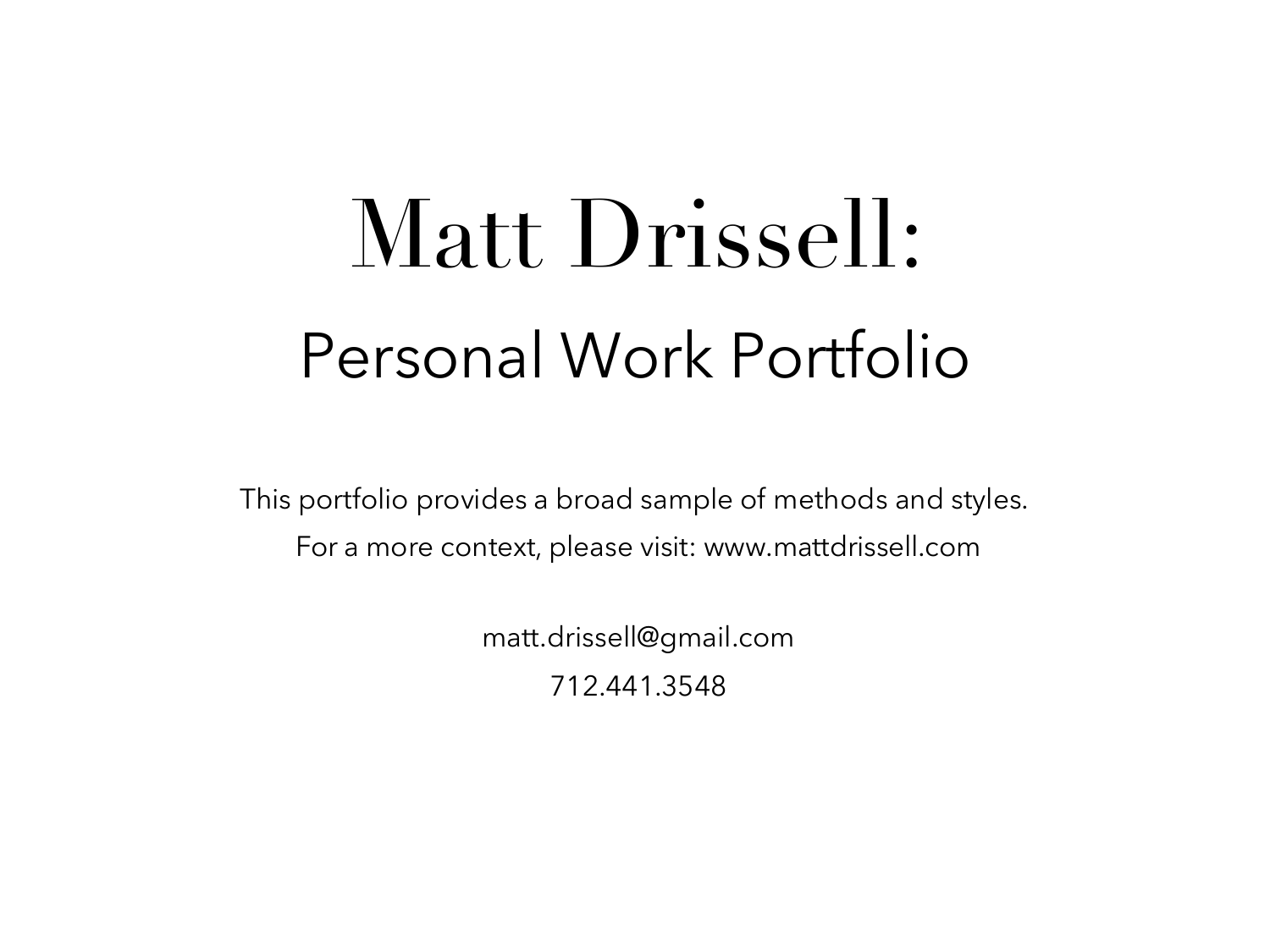*Of System of Elements Series* 2019 - 2021 7 ¾ x 7 ¾" each - 118 total Graphite, Charcoal, Ink, and Oil Paint on Poplar Panels

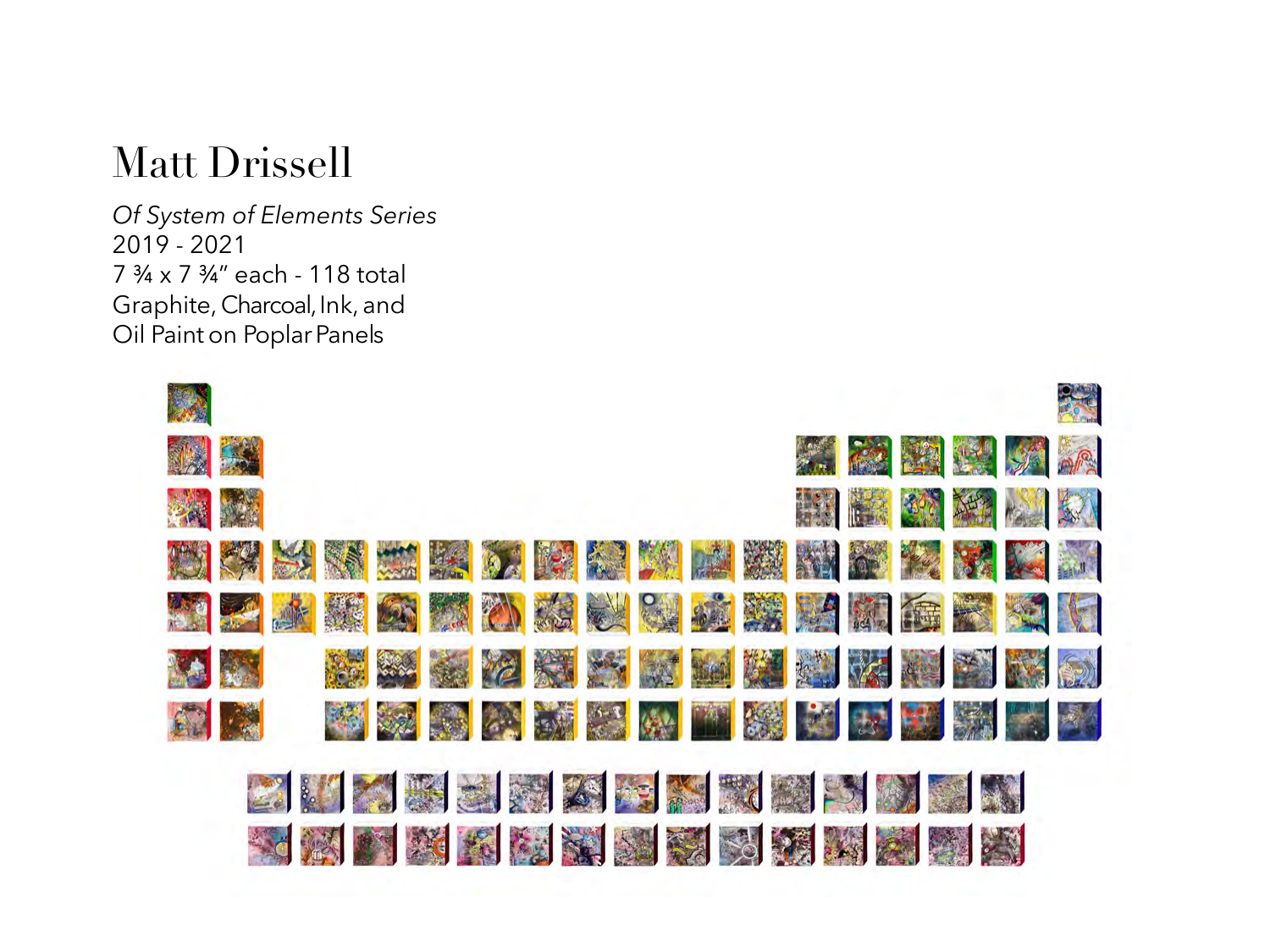*Effect is Underway (Carbon)* 2021  $7 \frac{3}{4} \times 7 \frac{3}{4}$ " Graphite, Charcoal, Ink, and Oil Paint on Poplar Panel

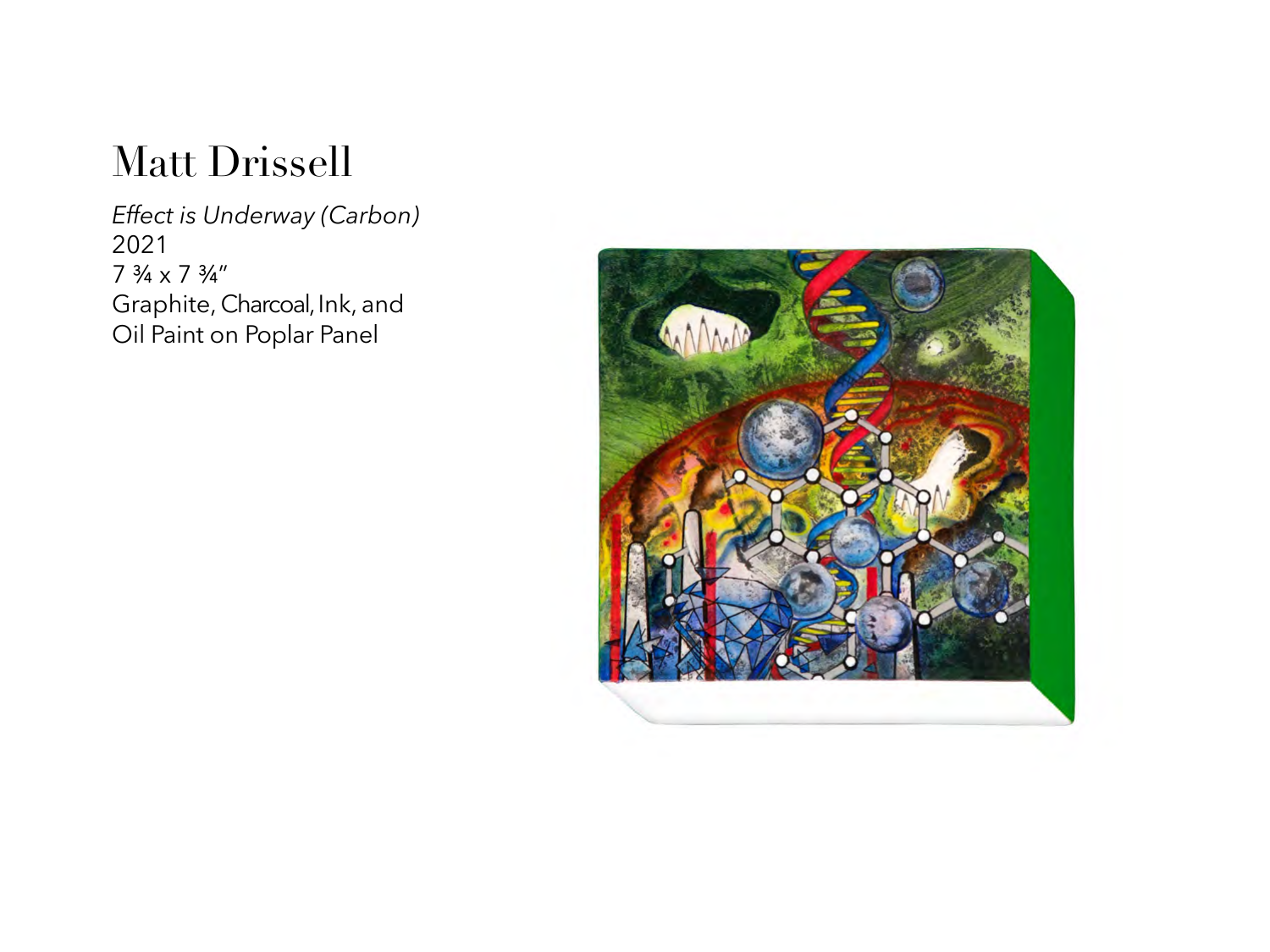*In the Blood (Iron)* 2021 7  $\frac{3}{4} \times 7$   $\frac{3}{4}$ " Graphite, Charcoal, Ink, and Oil Paint on Poplar Panel

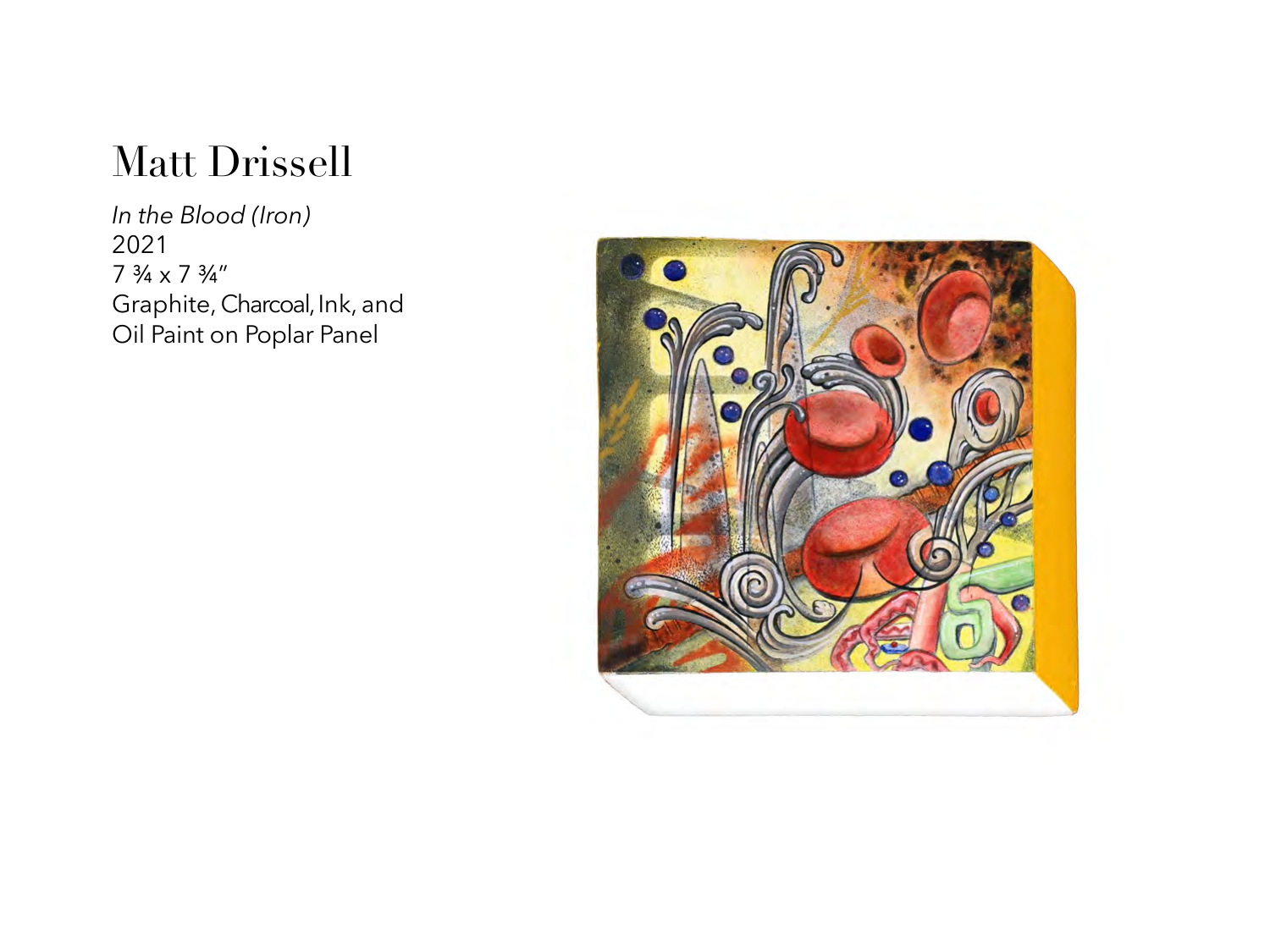*Missouri Puzzle* 2014 6 x 6' (four 3 x 3' sections) Bomb Pops, Jell-O, lemonade, and Spar Urethane on panels

Install image at Truman State University Kirksville, Missouri



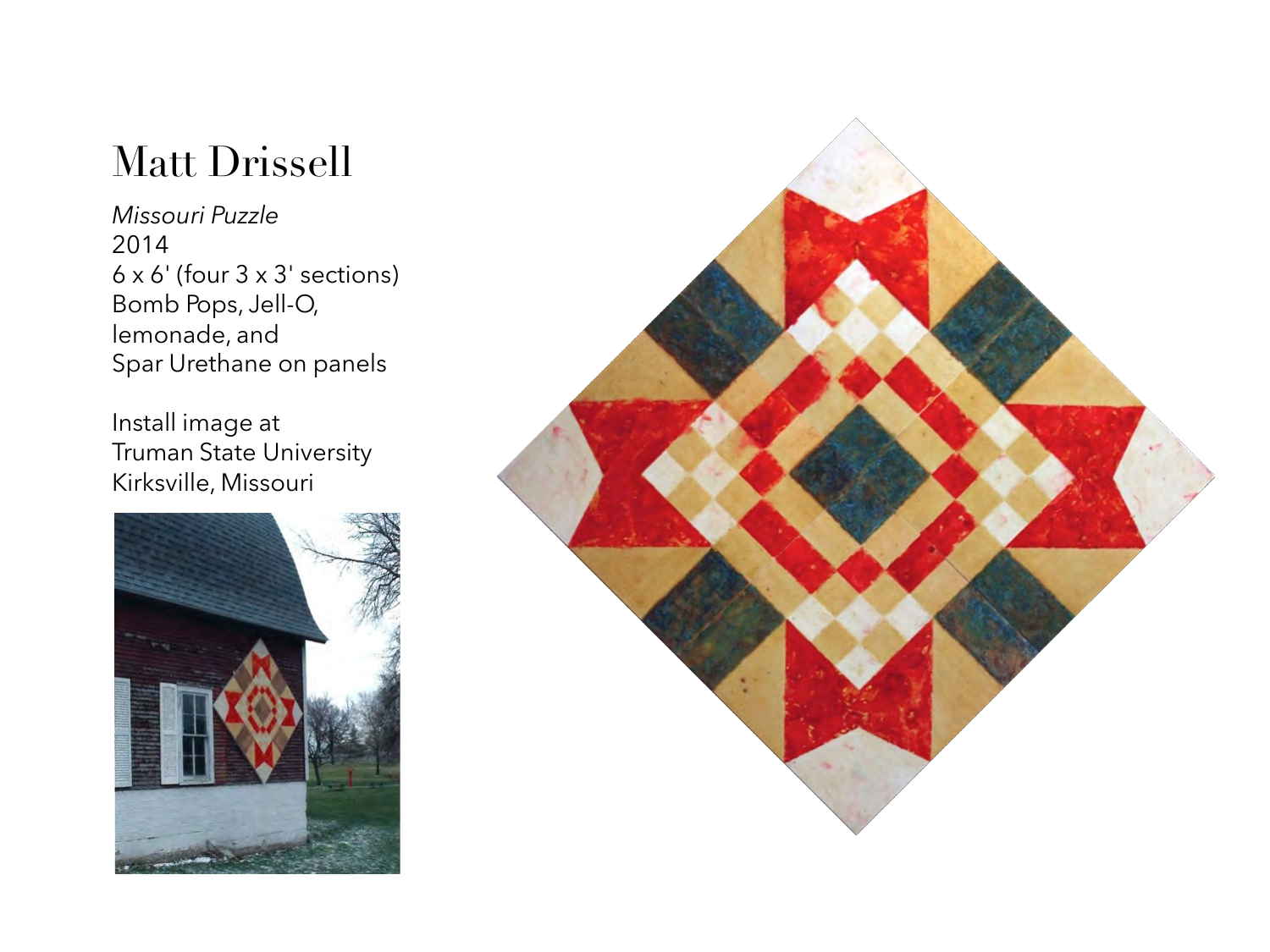*Corn and Beans/Prairie Queen* 2016 12 x 11' 3.75" (four diagonal 4 x 4' sections) Corn, soybeans, Mountain Dew, soymilk ice cream, soil, John Deere tractor paint, prairie plants and seeds, Spar Urethane, and tractor clear coat on panels

Install image in Sioux Center, Iowa



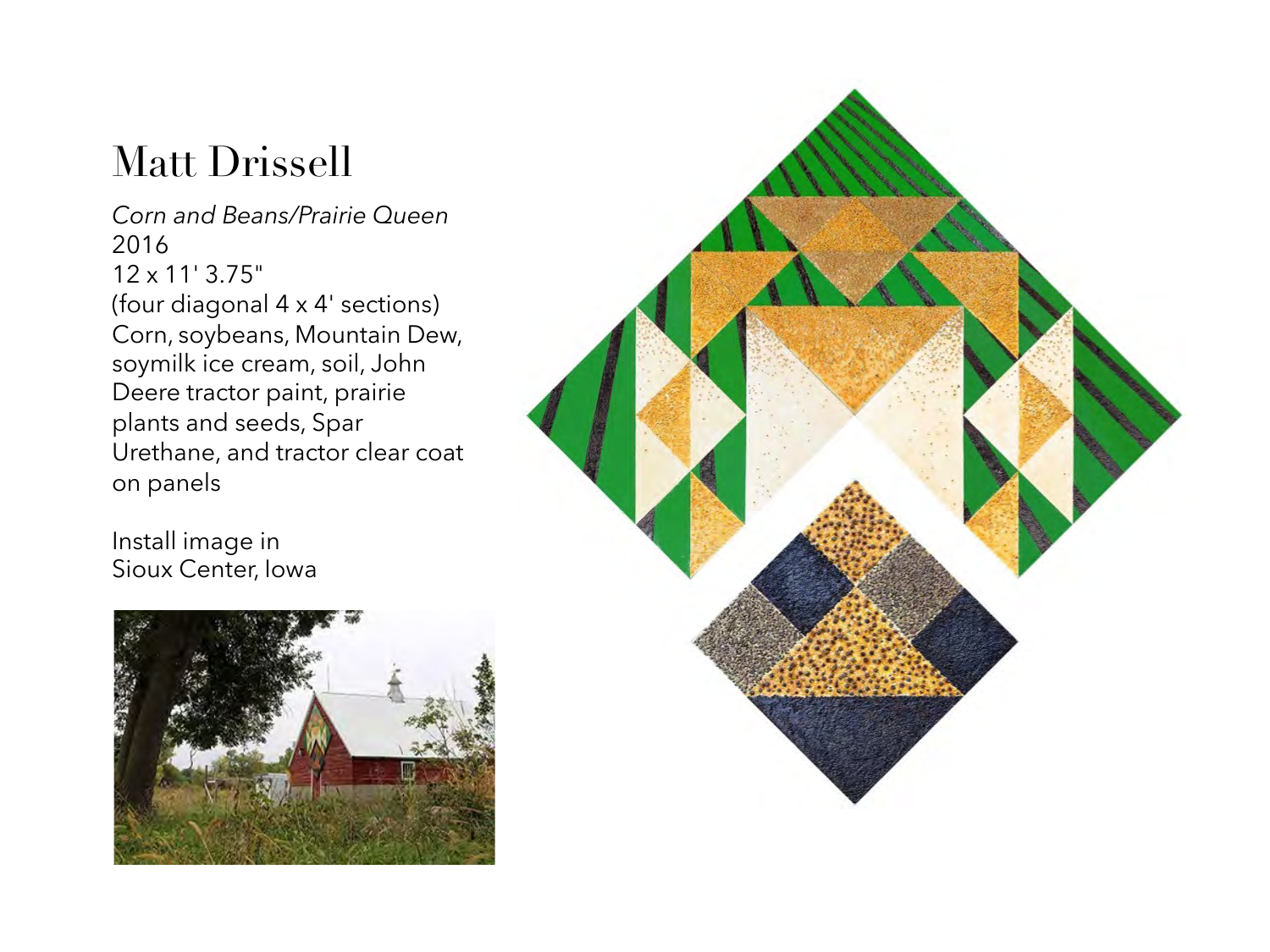*Illegal Contact* 2018  $10 \times 8$ " Mixed Media on paper

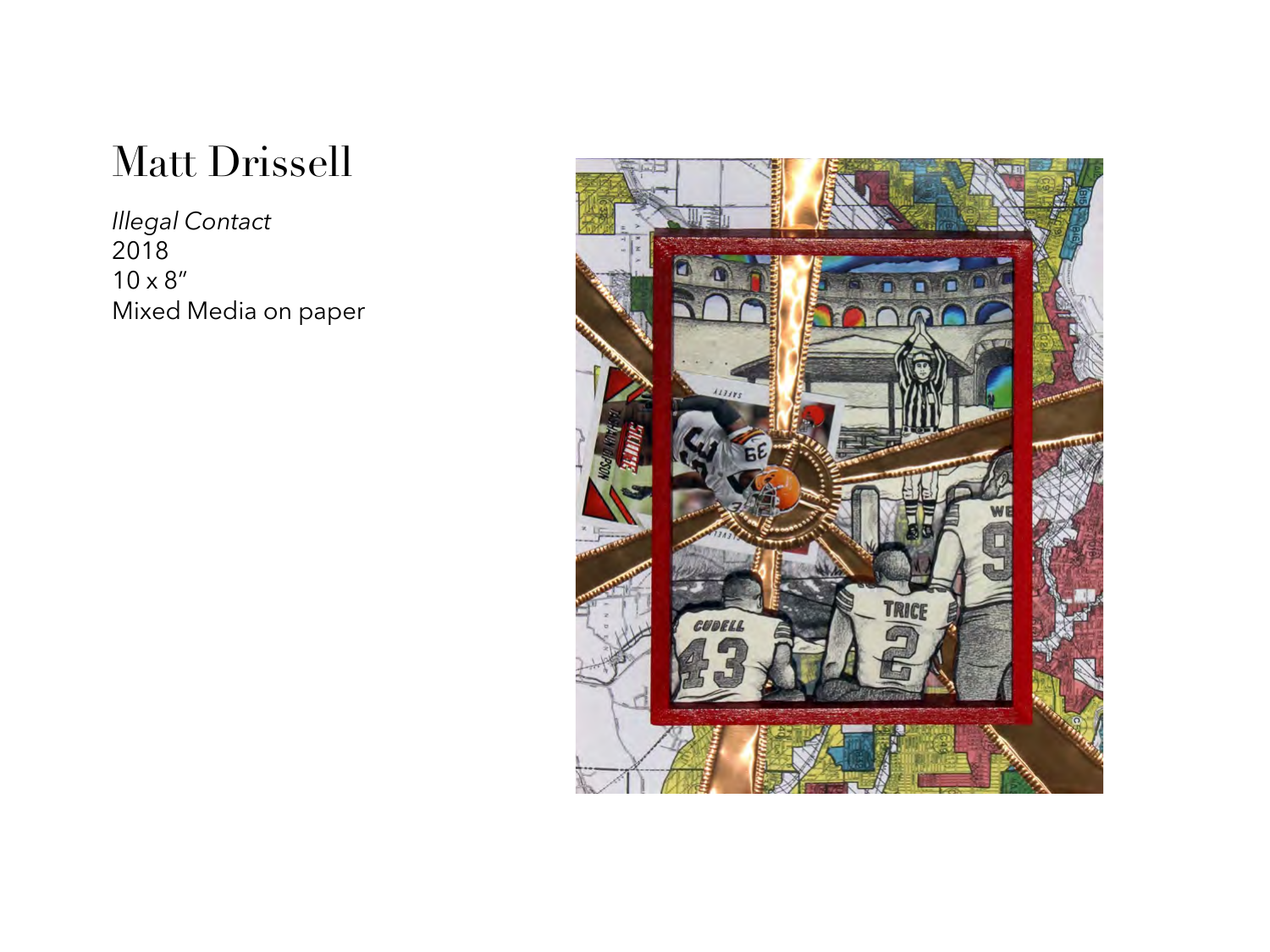*Safety* 2018  $10 \times 8$ " Mixed Media on paper

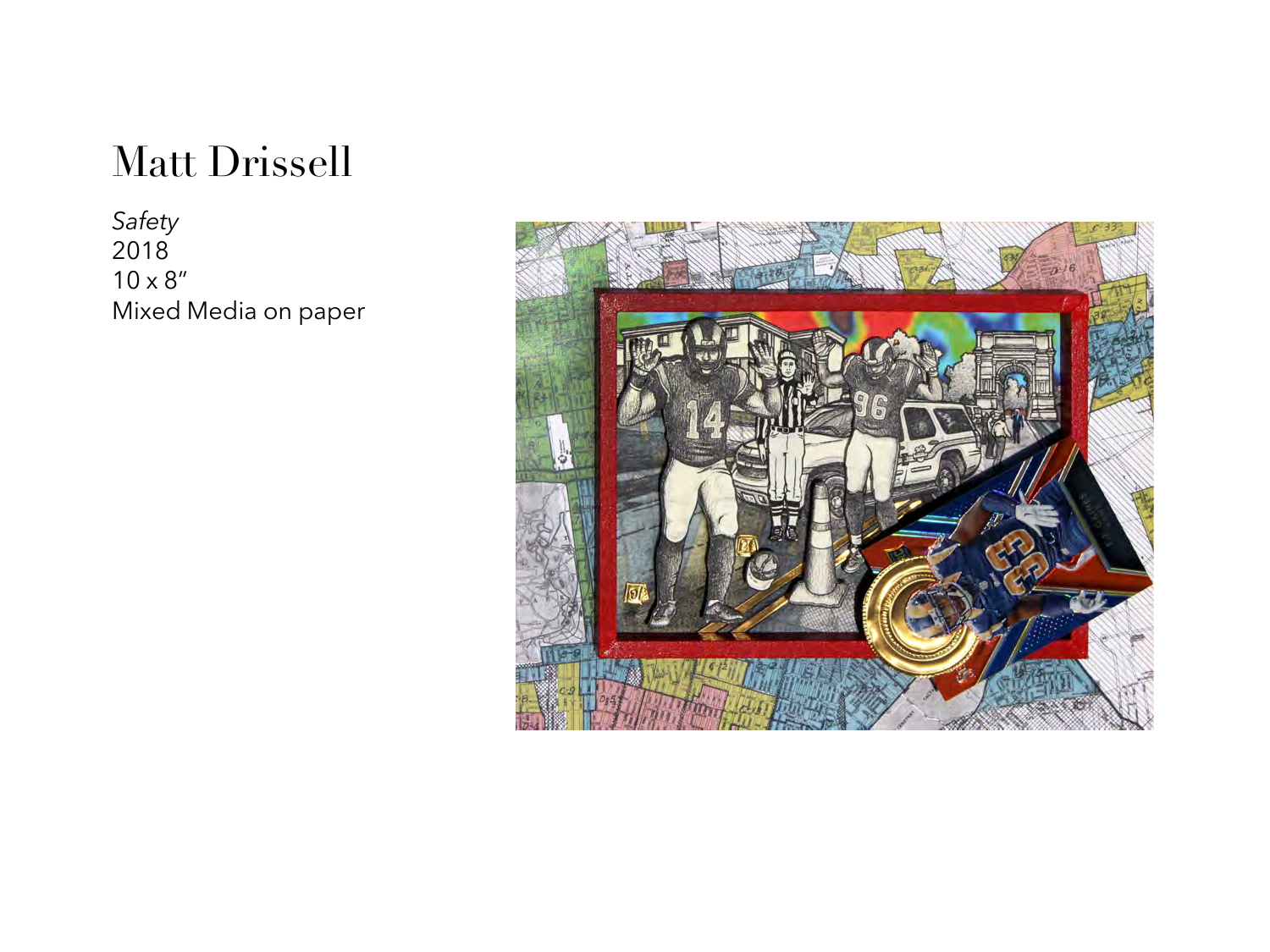*410 and 440 East 1st Street* 2017 22 x 30" Crushed walnuts and walnut ink on paper

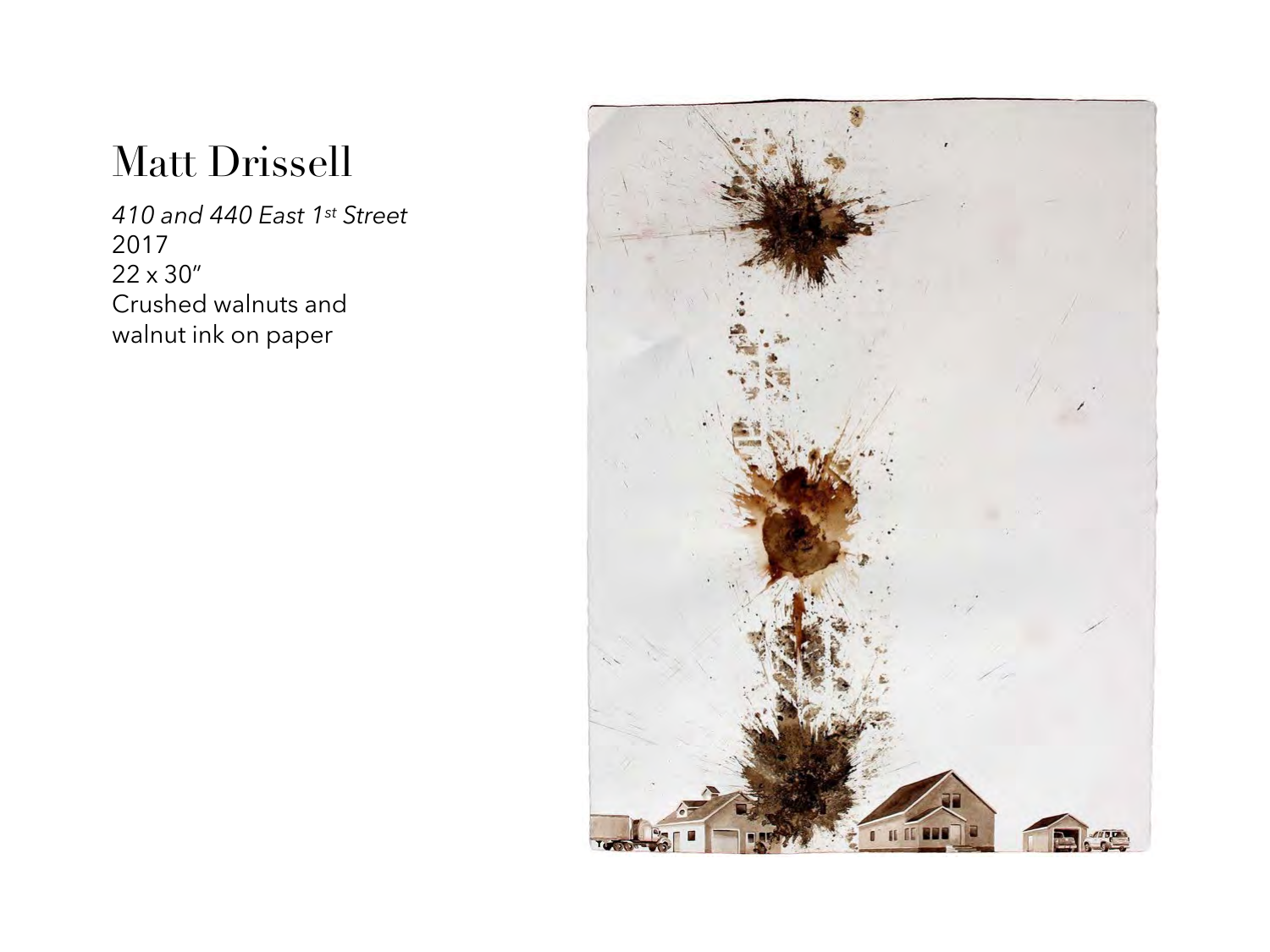*735 East First Street* 2019 22 x 30" Crushed walnuts and walnut ink on paper